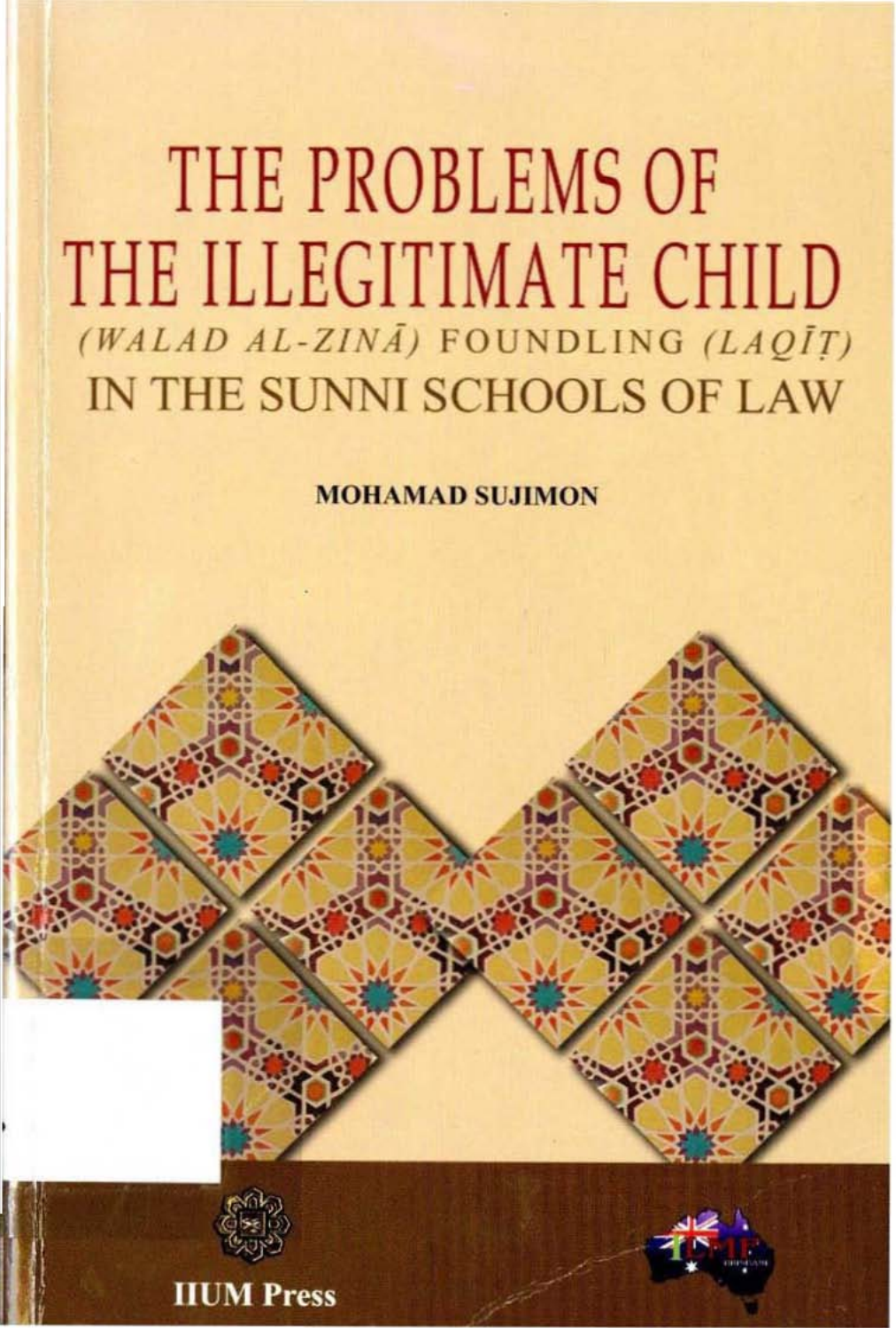LIBRARY INTERNATIONAL ISLAMIC UNIVERSITY MALAYSIA

## THE PROBLEMS OF THE **ILLEGITIMATE CHILD (WALAD** ZINĀ) AND FOUNDLING (LAQĪȚ) IN THE SUNNI SCHOOLS OF LAW

**Mohamad Sujimon** 



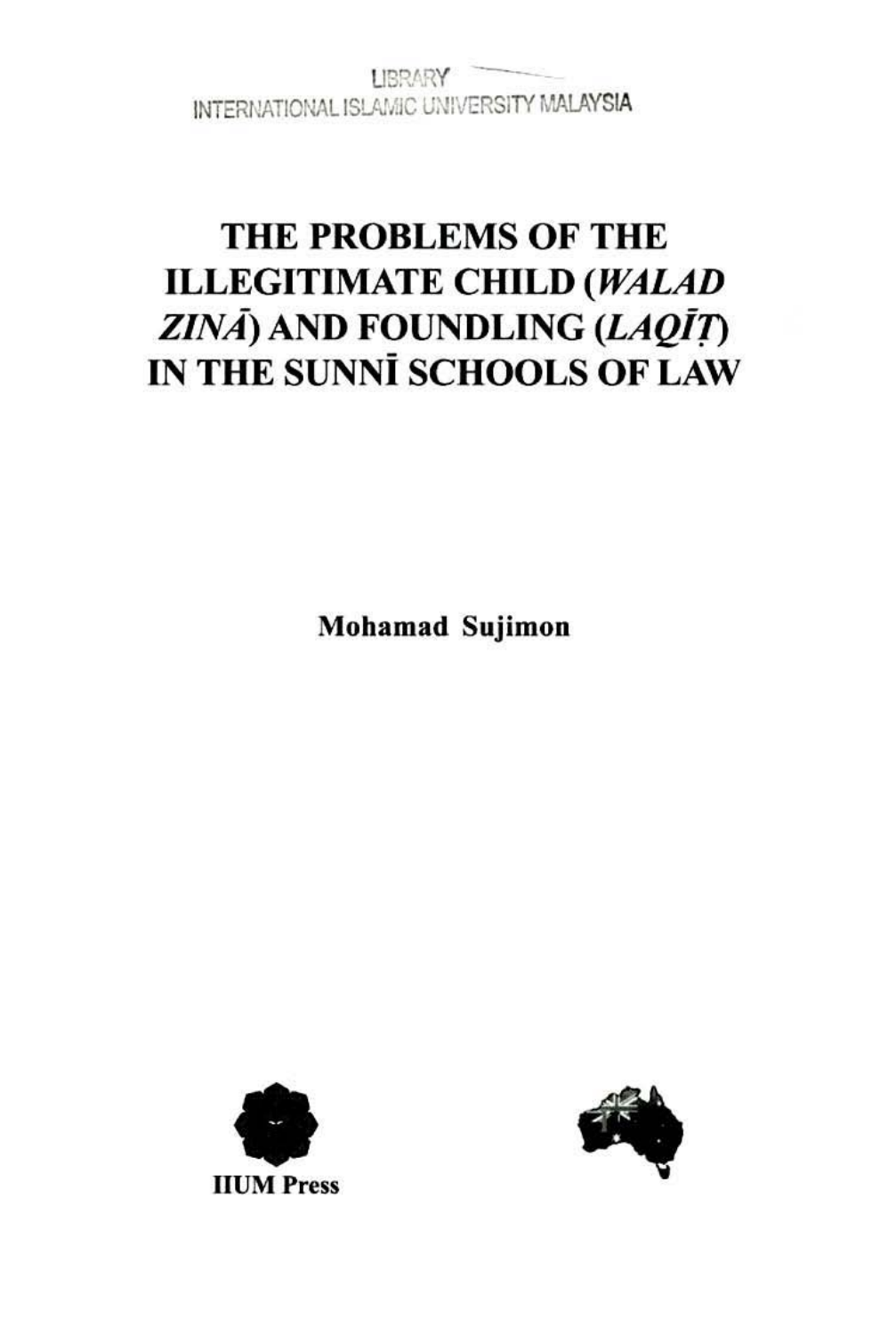#### Published by: IlUM Press International Islamic University Malaysia

Copy no: Initial.: AAR **Date:**  $\theta$  and  $d$  and  $\theta$  first  $\theta$  and  $\theta$  and  $\theta$  and  $\theta$  and  $\theta$  and  $\theta$  and  $\theta$  and  $\theta$  and  $\theta$  and  $\theta$  and  $\theta$  and  $\theta$  and  $\theta$  and  $\theta$  and  $\theta$  and  $\theta$  and  $\theta$  and  $\theta$  and  $\theta$  and  $\theta$  and  $\theta$   $U(11|16$  CIIU**M** Press, IIUM PJ ASTAC ANILAI /K/K2 First Edition, 2010

All rights reserved. No part of this publication may be reproduced, stored in a retrieval system, or transmitted, in any fonn or by any means, electronic, mechanical, photocopying, recording, or otherwise, without any prior written permission of the publisher.

Perpuslakaan Negara Malaysia Cataloguing-in-Publication Data

 $2010$ 

 $M_{097}$ 

158.5

#### Mohamad Sujimon

The problems of the illegitimate child *(walad zina*) and foundling  $(laq\bar{t})$  in the sunni schools of Law; highlights from Malaysia and Brunei Darussalam / Mohamad Sujimon Bibliography p. 185 ISBN 978-967-5272-50-9

I. Illegitimate children--Lcgal Status, laws, etc--Malaysia. 2. Illegitimate Children--Legal status, laws, etc.--Brunei. 3. Illegitimacy (Islamic Law) -Malaysia. 4. Illegitimacy (Islamic law)--Brunei. I. Title. 306.87409595

#### ISBN; 978-967-5272-50-9

Member of Majlis Pcncrbitan llmiah Malaysia - MAPIM (Malaysian Scholarly Publishing Council)  $\frac{1}{455}$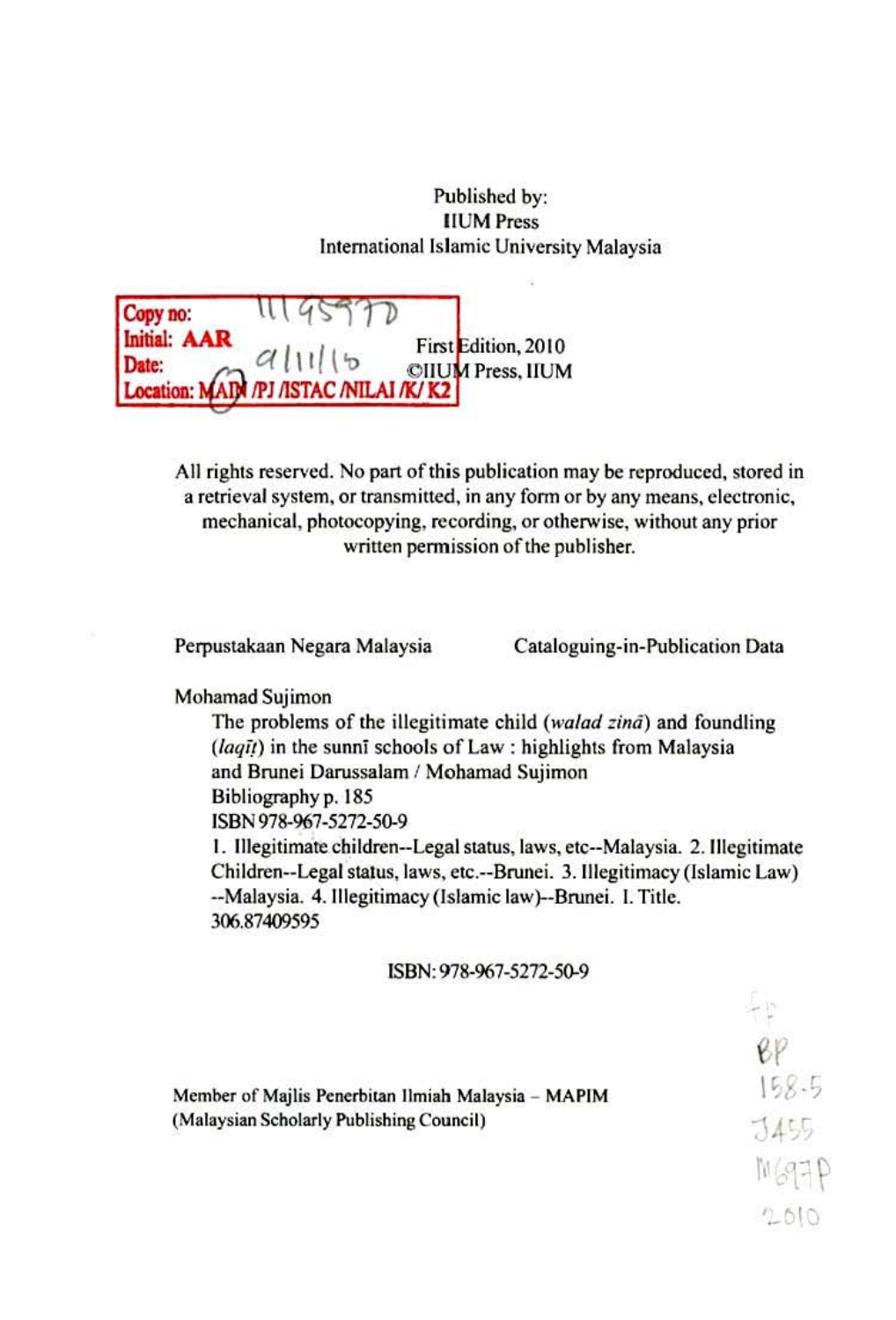### **CONTENTS**

| <b>Acknowledgements</b>                                   | xi   |
|-----------------------------------------------------------|------|
| Preface                                                   | xiii |
| Preamble                                                  |      |
| The Importance of Genealogical Relationship (Nasab)       |      |
| in the Sunni Schools of Law                               | xvii |
| <b>CHAPTER ONE</b>                                        |      |
| Child's Legitimacy: Al-Walad li al-firāsh                 | 1    |
| Evidence (al-Bayyinah)<br>L.                              | 5    |
| Doubtful Intercourse (Wat' shubhah)<br>Н.                 | 10   |
| <b>CHAPTER TWO</b>                                        |      |
| Illegitimacy (Nasab Ghayr Shar'i)                         | 19   |
| The First Category - Zinā<br>L                            | 19   |
| The Second Category - The Offspring Arising<br>П.         |      |
| within a Legitimate Union:                                | 19   |
| (1) Imprecation $(Li'an)$                                 | 20   |
| (2) The Period of Gestation                               | 24   |
| (3) Inability to Beget                                    | 25   |
| The Third Category - Deliberate Unlawful Marriage<br>III. | 26   |
| The Rights of the Illegitimate Child                      | 26   |
| Legal Status of the Illegitimate Child (Walad zinā)<br>L. | 26   |
| (1) Genealogical Relationship (Nasab) of the              |      |
| Illegitimate Child (Walad zinā)                           | 26   |
| (2) Maintenance and Care of the Illegitimate              |      |
| Child (Walad Zinā)                                        | 27   |
| (3) Blood-wit for the Illegitimate Child (Walad zinā)     | 33   |
| (4) Inheritance of the Illegitimate Child (Walad zinā)    | 34   |
| (5) Marriage of the Illegitimate Child (Walad zinā)       | 34   |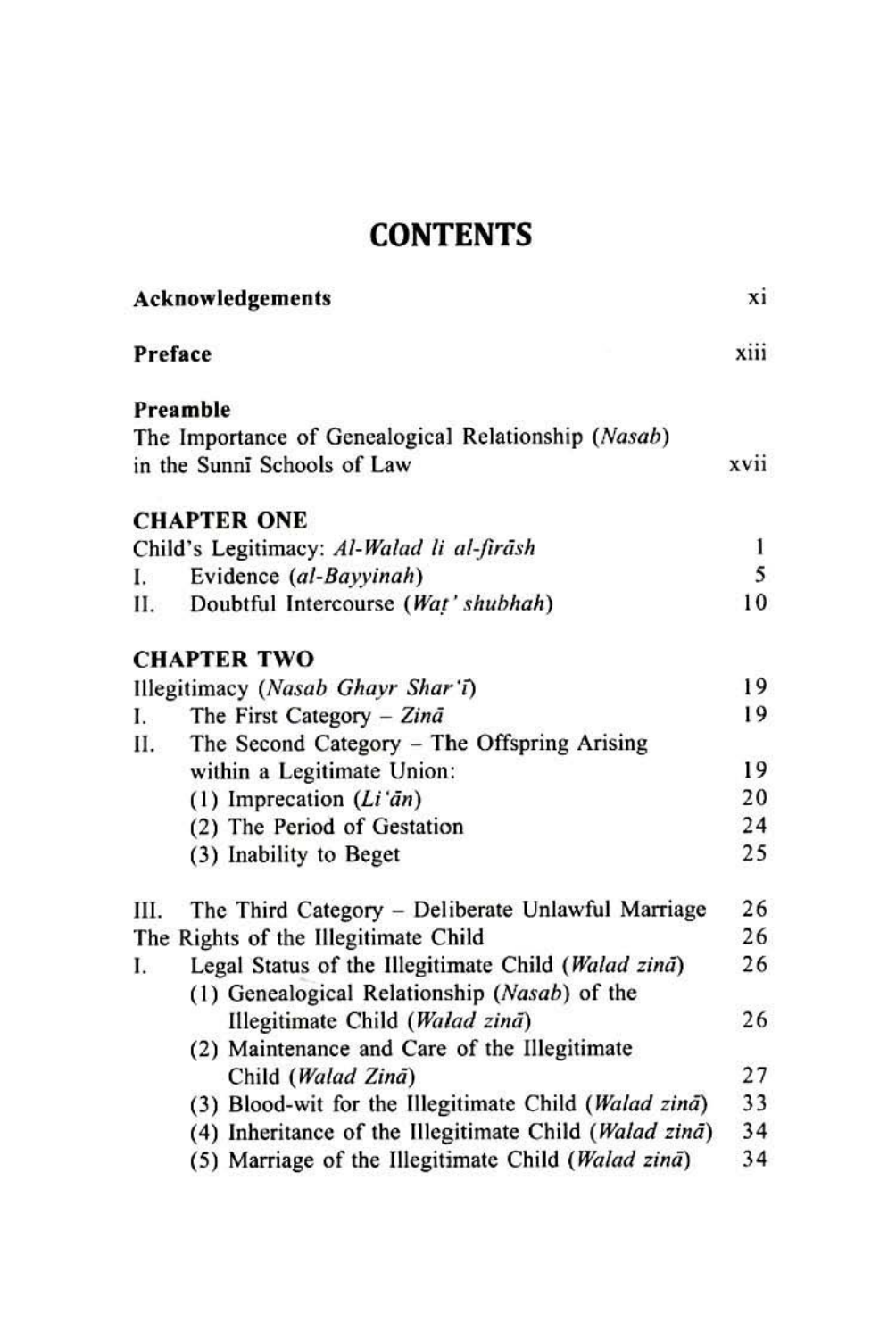| Н.   | Moral Status of the Illegitimate Child (Walad Zinā)      | 35  |
|------|----------------------------------------------------------|-----|
|      | (1) The Ability of the Illegitimate Child to Lead        |     |
|      | the Prayers (Imāmat al-Salāh)                            | 36  |
|      | (2) The Ability of the Illegitimate Child to Give        |     |
|      | Testimony (Shahādah)                                     | 39  |
|      | (3) Funeral Prayers (Salāt al-Janāzah) of the            |     |
|      | Illegitimate Child (Walad zinā)                          | 39  |
|      | <b>CHAPTER THREE</b>                                     |     |
|      | Treatment of Foundlings (Laqit)                          | 47  |
| I.   | Laqit Defined                                            | 47  |
| Н.   | The Legal Assumption of the Freedom                      |     |
|      | of the Foundling (Laqit)                                 | 48  |
| III. | Reasons for Abandoning Foundlings (Laqit)                | 48  |
| IV.  | The Rules ( <i>Hukm</i> ) Governing the Finding          |     |
|      | of Foundling (Laqit)                                     | 49  |
| V.   | The Religious Status of the Foundling (Laqit)            | 52  |
| VI.  | Problem about the Legitimacy of the Foundling (Laqit)    | 53  |
|      | VII. Maintenance and Upbringing of the Foundling (Laqit) | 53  |
|      | (1) Maintenance of the Foundling with Property           |     |
|      | or Money                                                 | 54  |
|      | (2) Maintenance of the Foundling without                 |     |
|      | Property or Money                                        | 57  |
|      | VIII. The Application of the Institution of the          |     |
|      | Walā' al-Mu'ākhāh or Walā' al-Muwālāh                    |     |
|      | to the Foundling (Laqit)                                 | 59  |
|      | <b>CHAPTER FOUR</b>                                      |     |
| I.   | Prohibition of Pre-Islamic Adoption                      | 77  |
| П.   | How Adoption Took Place in Pre-Islamic Times             | 83  |
| III. | The Genealogical Relationship (Nasab) of the             |     |
|      | Foundling (Laqit)                                        | 85  |
| IV.  | Istilhãq or Iqrãr bi al-nasab as an Islamic Alternative  | 89  |
| V.   | The Role of Acknowledgement of Paternity                 |     |
|      | (Istilhäq) in Dealing with the Illegitimate Child        |     |
|      | (Walad zinā) and Foundling (Laqīt)                       | 116 |
|      | (1) The Acknowledgement of Paternity (Istilhaq)          |     |
|      | Made by One Claimant                                     |     |
|      |                                                          | 117 |